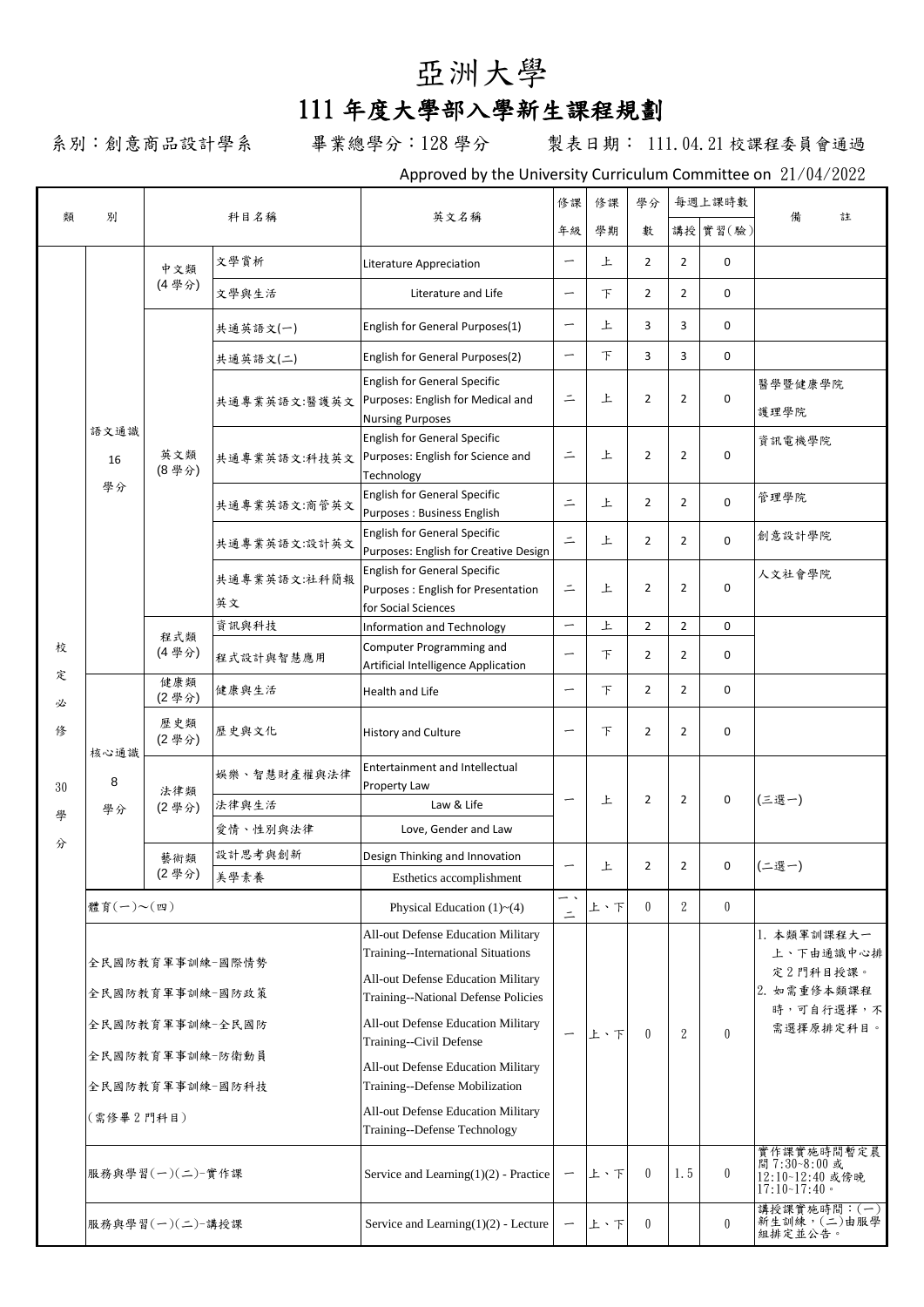| 類 | 別                     | 科目名稱                      | 英文名稱                                            |                          | 修課     | 學分             |                  | 每週上課時數       | 備<br>註                                                                                                                                                                  |
|---|-----------------------|---------------------------|-------------------------------------------------|--------------------------|--------|----------------|------------------|--------------|-------------------------------------------------------------------------------------------------------------------------------------------------------------------------|
|   |                       |                           |                                                 |                          | 學期     | 數              |                  | 講授 實習(驗)     |                                                                                                                                                                         |
|   | 博雅<br>通識              | 博雅課程<br>(人文類、社會類、自然類、生活類) | General Required (Core) Courses                 |                          |        | 6              | 每科<br>目<br>各2    | 0            | 1. 免修規定<br>(1)人文類-1:人社學院<br>免修<br>$(2)$ 社會類- $2$ :管理學院<br>免修<br>$(3)$ 自然類- $3$ : 醫健學<br>院、護理學院、資訊學<br>院免修<br>(4)生活類-4:創意學院<br>免修<br>2. 本課程每學分皆須上<br>滿18週,須於畢業前修<br>習完畢。 |
|   | 6<br>學分               | 通識涵養教育<br>(不納入畢業學分)       | General Literacy Series (non-credit)            | $ \sim$<br>四             | 上、下    | $\overline{1}$ |                  |              | 「通識涵養教育」為通<br>識教育必修,大學日間<br>部須於在學期間至少參<br>與 8 次(符合健康力 2<br>次、關懷力 2次、創新<br>力2次及卓越力2次),<br>並完成學習成效評估,<br>成績以 P/F(通過/不通<br>過)計分,通過者以1學<br>分計;惟不納入通識選<br>修及最低畢業學分。          |
|   |                       | 基本設計(一)                   | Design Fundamentals I                           | $\overline{\phantom{0}}$ | 上      | 3              | 3                |              | 1. 本系院基礎課程,不<br>得以通識教育課程之相                                                                                                                                              |
|   | 以<br>院                | 設計素描                      | Design Sketching                                | $\overline{\phantom{m}}$ | 上      | $\overline{2}$ | $\overline{2}$   |              | 同或類似科目抵免。                                                                                                                                                               |
|   | 為<br>教<br>學<br>核      | 設計概論                      | Introduction to Design                          |                          | 上      | $\overline{2}$ | $\overline{2}$   |              |                                                                                                                                                                         |
|   |                       | 數位媒體概論                    | Introduction to Digital Media                   | $\overline{\phantom{m}}$ | 上      | $\overline{2}$ | $\overline{2}$   |              |                                                                                                                                                                         |
|   | Č<br>課                | 基本設計(二)                   | <b>Basic Design II</b>                          | $\overline{\phantom{m}}$ | $\top$ | 3              | 3                |              |                                                                                                                                                                         |
|   | 程<br>$18\,$<br>學<br>分 | 色彩計畫                      | <b>Color Planning</b>                           | $\overline{\phantom{m}}$ | $\top$ | $\overline{2}$ | $\overline{2}$   |              |                                                                                                                                                                         |
|   |                       | 設計繪畫                      | Design Drawing                                  | $\overline{\phantom{m}}$ | 下      | $\overline{2}$ | $\overline{2}$   |              |                                                                                                                                                                         |
|   |                       | 人工智慧與創新設計                 | Artificial Intelligent and Innovation<br>Design | $\overline{\phantom{0}}$ | $\top$ | $\overline{2}$ | $\sqrt{2}$       |              |                                                                                                                                                                         |
|   |                       | 設計製圖(一)                   | <b>Engineering Drawing I</b>                    | $\overline{\phantom{m}}$ | 上      | $\mathbf{1}$   | 1                | $\mathbf{1}$ | 1. 本系系核心課程,不<br>得以通識教育課程之相                                                                                                                                              |
|   |                       | 設計製圖(二)                   | Engineering Drawing II                          | $\overline{\phantom{m}}$ | $\top$ | $\mathbf{1}$   | $\mathbf{1}$     | $\mathbf{1}$ | 同或類似科目抵免。                                                                                                                                                               |
|   |                       | 模型製作(一)                   | <b>Model Making</b>                             | $\overline{\phantom{m}}$ | $\top$ | 3              | 3                |              |                                                                                                                                                                         |
|   | 系                     | 電腦輔助設計(一)                 | Computer-Aided Design I                         | $=$                      | 上      | 3              | $\mathbf{3}$     |              |                                                                                                                                                                         |
|   | 核                     | 表現技法(一)                   | Visual Communication Drawing I                  | $\equiv$                 | 上      | $\overline{2}$ | $\overline{2}$   |              |                                                                                                                                                                         |
|   | Ş                     | 設計方法                      | Design Methods                                  | $\equiv$                 | 上      | $\overline{2}$ | $\overline{2}$   |              |                                                                                                                                                                         |
|   | 課                     | 模型製作(二)                   | Model Making II                                 | $\equiv$                 | 上      | 3              | 3                |              |                                                                                                                                                                         |
|   | 程<br>$30\,$           | 電腦輔助設計(二)                 | Computer-Aided Design II                        | $\equiv$                 | $\top$ | 3              | 3                |              |                                                                                                                                                                         |
|   | 學                     | 材料與加工                     | Materials and Mechanical<br>Engineering         | $\equiv$                 | 下      | $\overline{2}$ | $\boldsymbol{2}$ |              |                                                                                                                                                                         |
|   | 分                     | 表現技法(二)                   | Visual Communication Drawing II                 | $\equiv$                 | $\top$ | $\overline{2}$ | $\overline{2}$   |              |                                                                                                                                                                         |
|   |                       | 人因工程                      | Human Factors Engineering                       | $\equiv$                 | 上      | $\overline{2}$ | $\overline{2}$   |              |                                                                                                                                                                         |
|   |                       | 專題設計(一)                   | Design Project I                                | 四                        | 上      | 3              | 3                |              |                                                                                                                                                                         |
|   |                       | 專題設計(二)                   | Design Project II                               | 四                        | 下      | 3              | $\sqrt{3}$       |              |                                                                                                                                                                         |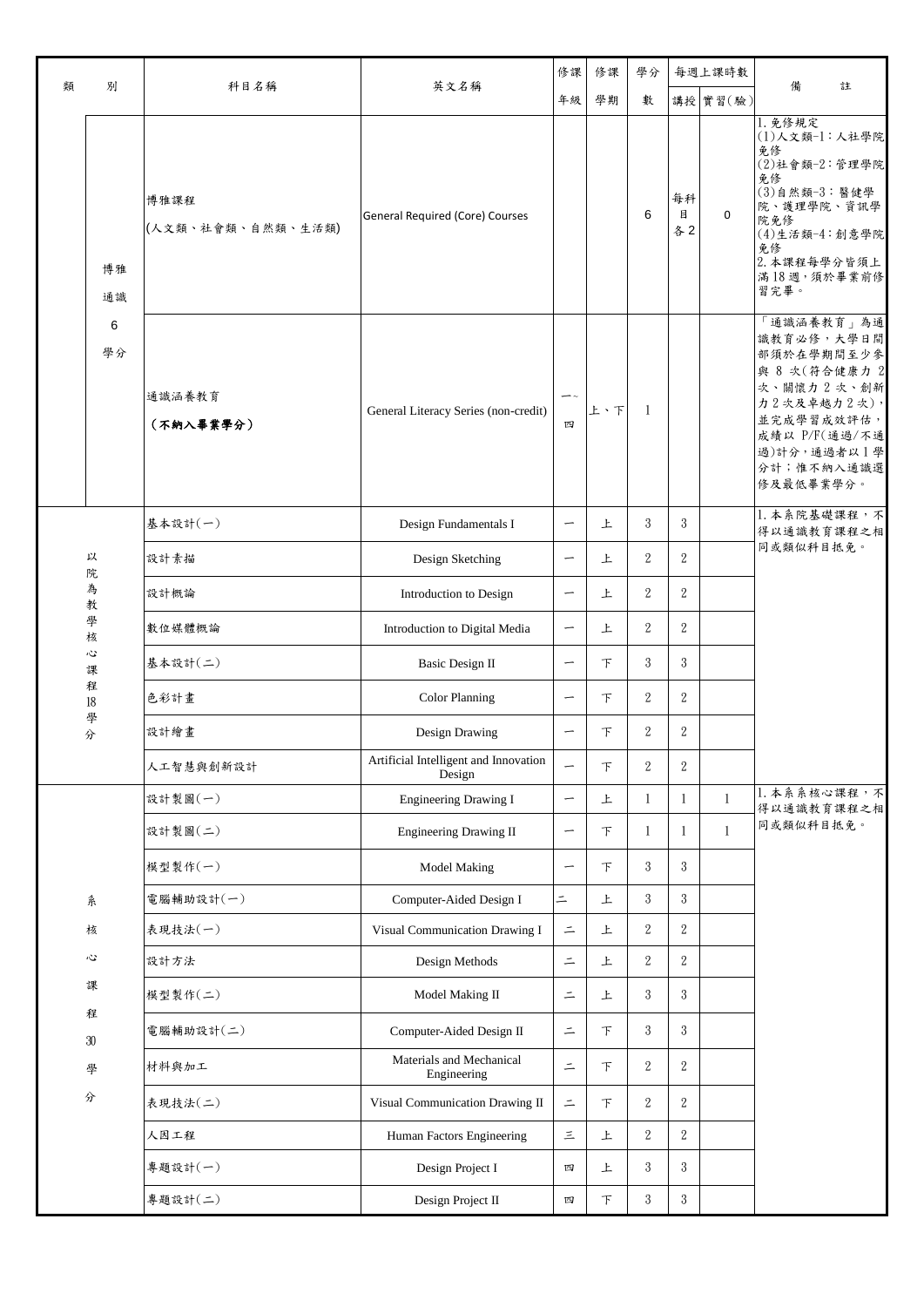| 類                                                                                                                       | 別                |        | 科目名稱      | 英文名稱                                 | 修課               | 修課       | 學分             |                  | 每週上課時數           | 備   | 註                              |                           |   |   |                |                |                  |
|-------------------------------------------------------------------------------------------------------------------------|------------------|--------|-----------|--------------------------------------|------------------|----------|----------------|------------------|------------------|-----|--------------------------------|---------------------------|---|---|----------------|----------------|------------------|
|                                                                                                                         |                  |        |           |                                      | 年級               | 學期       | 數              |                  | 講授 實習(驗)         |     |                                |                           |   |   |                |                |                  |
|                                                                                                                         | 產                | 專      | 産品設計(一)   | <b>Industrial Design I</b>           | $\equiv$         | 上        | 3              | 3                |                  | 實務型 | 本系學程選<br>修課程,不得<br>以通識教育課      |                           |   |   |                |                |                  |
|                                                                                                                         | 品                | 業      | 産品設計(二)   | <b>Industrial Design II</b>          | $\equiv$         | 下        | 3              | 3                |                  | 實務型 | 程之相同或類                         |                           |   |   |                |                |                  |
|                                                                                                                         | 設<br>計           | 課      | 機構設計      | Mechanism Design                     | $\equiv$         | 下        | 3              | 3                |                  | 實務型 | 似科目抵免。                         |                           |   |   |                |                |                  |
|                                                                                                                         | 學                | 程      | 進階達品設計(一) | Advance Industrial Design I          | 三                | 上        | 3              | 3                |                  | 實務型 |                                |                           |   |   |                |                |                  |
| 糸                                                                                                                       | 程                |        | 進階產品設計(二) | Advance Industrial Design II         | 三                | $\top$   | 3              | 3                |                  | 實務型 |                                |                           |   |   |                |                |                  |
| 專                                                                                                                       |                  |        | 使用者體驗設計   | User Experience Design               | 三                | $\top$   | 3              | 3                |                  | 學術型 |                                |                           |   |   |                |                |                  |
| 業                                                                                                                       |                  |        | 産品設計實習(一) | Industrial Design Practice I         | 四                | 上        | $\overline{2}$ | $\boldsymbol{2}$ | $\boldsymbol{2}$ | 實務型 |                                |                           |   |   |                |                |                  |
| 選<br>俢                                                                                                                  |                  |        | 産品設計實習(二) | <b>Industrial Design Practice II</b> | 四                | $\top$   | $\overline{2}$ | $\overline{2}$   | $\overline{2}$   | 實務型 |                                |                           |   |   |                |                |                  |
| 學                                                                                                                       | 商                |        |           | 商品設計(一)                              | Product Design I | $\equiv$ | 上              | 3                | 3                |     | 實務型                            | 1. 本系學程選<br>修課程,不得        |   |   |                |                |                  |
| 程<br>$\mathfrak{B}% _{T}=\mathfrak{B}_{T}\!\left( a,b\right) ,\ \mathfrak{B}_{T}=\mathfrak{B}_{T}\!\left( a,b\right) ,$ |                  | 專<br>業 | 商品設計(二)   | Product Design II                    | $\equiv$         | $\top$   | 3              | 3                |                  | 實務型 | 以通識教育課<br>程之相同或類<br>似科目抵免。     |                           |   |   |                |                |                  |
| 學                                                                                                                       | 品                | 課<br>程 | 機構應用設計    | Application of mechanism design      | $\equiv$         | $\top$   | 3              | 3                |                  |     |                                |                           |   |   |                |                |                  |
| 分                                                                                                                       | 設<br>計<br>學<br>程 |        | 進階商品設計(一) | Advance Product Design I             | 三                | 上        | 3              | 3                |                  | 實務型 |                                |                           |   |   |                |                |                  |
|                                                                                                                         |                  |        | 進階商品設計(二) | Advance Product Design II            | 三                | $\top$   | 3              | 3                |                  | 實務型 |                                |                           |   |   |                |                |                  |
|                                                                                                                         |                  |        | 包裝與展示     | Package and display designs          | 三                | 下        | 3              | 3                |                  | 實務型 |                                |                           |   |   |                |                |                  |
|                                                                                                                         |                  |        |           |                                      |                  |          |                |                  |                  |     | 商品設計實習(一)                      | Product Design Practice I | 四 | 上 | $\overline{2}$ | $\overline{2}$ | $\boldsymbol{2}$ |
|                                                                                                                         |                  |        | 商品設計實習(二) | Product Design Practice II           | 四                | $\top$   | $\overline{2}$ | $\overline{2}$   | $\overline{2}$   | 實務型 |                                |                           |   |   |                |                |                  |
|                                                                                                                         | 糸                |        | 科技專題企劃    | Science and Technology Planning      | $\equiv$         | 上        | $\mathfrak{2}$ | $\overline{2}$   |                  |     | 教學實務課程<br>$(-)$ (一) (八) , 按每學期 |                           |   |   |                |                |                  |
|                                                                                                                         | 自                |        | 工藝技法      | Craft technique                      | $\equiv$         | $\top$   | 3              | 3                |                  |     | 學生最多採計「自由選<br>修」2學分、「研究所」      |                           |   |   |                |                |                  |
|                                                                                                                         | 由                |        | 產品語意學     | <b>Product Semantics</b>             | 三                | 上        | $\overline{2}$ | $\,2\,$          |                  |     | 則以外加方式辦理                       |                           |   |   |                |                |                  |
|                                                                                                                         | 選                |        | 設計工學      | Design Engineering                   | 三                | 下        | 3              | 3                |                  |     |                                |                           |   |   |                |                |                  |
|                                                                                                                         | 俢                |        |           |                                      |                  |          |                |                  |                  |     |                                |                           |   |   |                |                |                  |
|                                                                                                                         | 課                |        |           |                                      |                  |          |                |                  |                  |     |                                |                           |   |   |                |                |                  |
|                                                                                                                         | 程                |        | 影音作品集設計   | Multimedia Portfolio Design          | 四                | 上        | 3              | 3                |                  |     |                                |                           |   |   |                |                |                  |
|                                                                                                                         | 13               |        |           |                                      |                  |          |                |                  |                  |     |                                |                           |   |   |                |                |                  |
|                                                                                                                         | 分                |        |           |                                      |                  |          |                |                  |                  |     |                                |                           |   |   |                |                |                  |

### 本系辦理實施「7+1」分流實習課程之對應科目名稱一覽表:

| 類 | 科目名稱                                                 | 英文名稱                | 修課 | 修課 | 學分數 |                                   | 每週上課時數 | 備註                   |
|---|------------------------------------------------------|---------------------|----|----|-----|-----------------------------------|--------|----------------------|
| 別 |                                                      |                     | 年級 | 學期 |     | 講授                                | 實習(驗)  |                      |
|   | 專題實習 (一)(7+1分流)<br>Project Practice I<br>四<br>໋<br>ᅩ |                     | 3  | 3  | 0   | 修習7+1實習課程者,須修 <br>  滿專業實習的三個科目, 並 |        |                      |
|   | 分流實習課程 專題實習 (二) (7+1分流)                              | Project Practice II | 四  |    | 3   | 3                                 |        | 可抵3門專業課程或自由選<br>修課程。 |
|   | 專題實習 (三) (7+1分流)                                     | Project Practice Ⅲ  | 四  | ᅩ  | 3   | 3                                 | 0      |                      |

## 本系辦理實施「3+1」分流實習課程之對應科目名稱一覽表:

| 類 | 別 | 科目名稱                   | 英文名稱                      | 修課 | 修課 | 學分數 | 每週上課時數 |       | 備註             |
|---|---|------------------------|---------------------------|----|----|-----|--------|-------|----------------|
|   |   |                        |                           | 年級 | 學期 |     | 講授     | 實習(驗) |                |
|   |   | 分流實習課程  專題實習(一)(3+1分流) | <b>Project Practice I</b> | 四  | –  | c   | $\sim$ |       | 修習 3+1 實習課程者,須 |